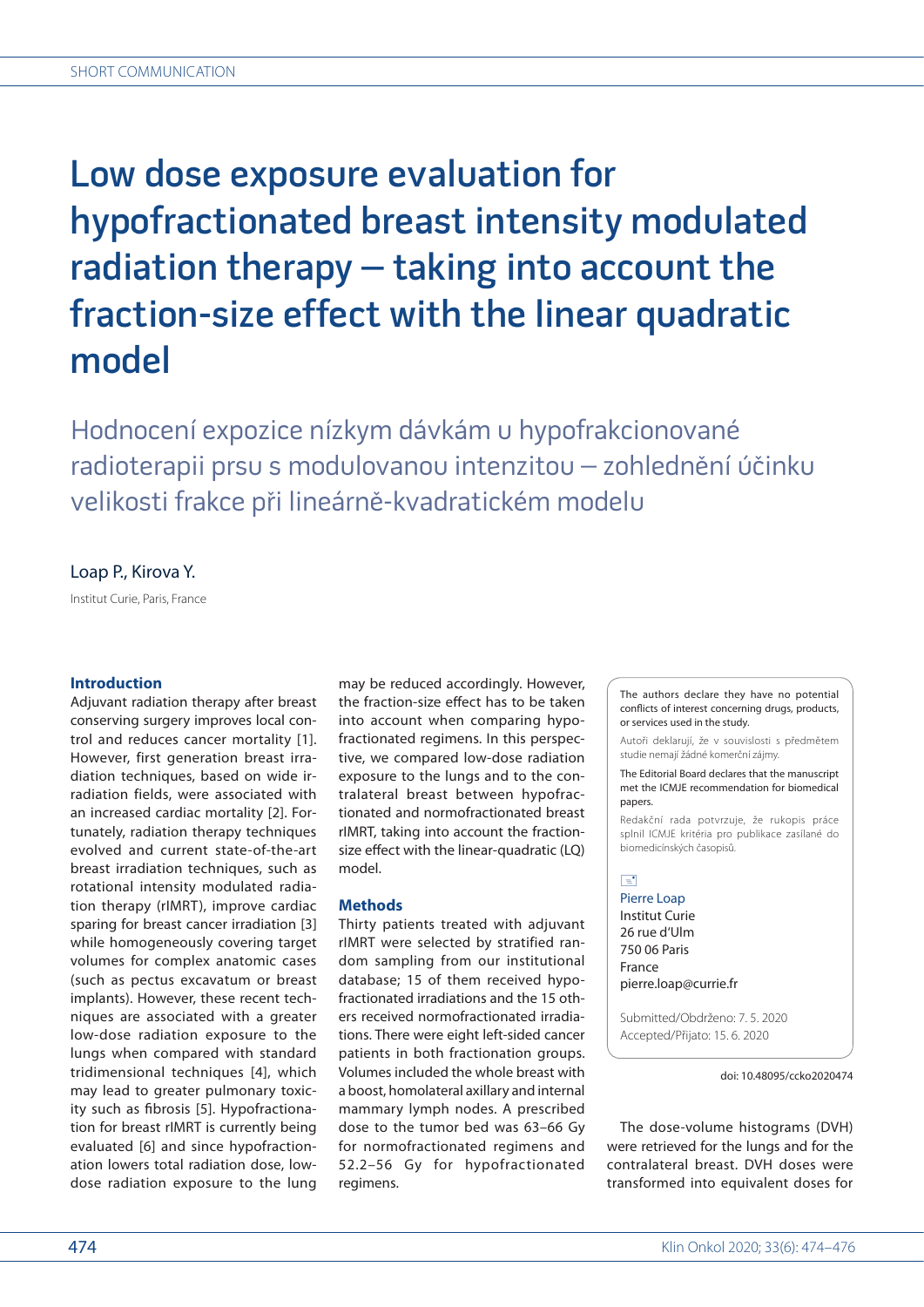

**Fig. 1. Low-dose radiation exposure to the lungs and the contralateral breast, for breast cancer patients treated with hypo- (N = 15)**  and normofractionated (N = 15) rotational intensity modulated radiation therapy. VxGy<sub>EQD2</sub> gives the median organ volume percentage receiving more than x Gy (EQD2) as a function of the  $\alpha/\beta$  value (ranging between 0 and 5). Grey curves represent V5Gy<sub>EOD2</sub> (solid line) and V1Gy<sub>EOD2</sub> (dashed line) for the hypofractionated group. Blue curves represent V5Gy<sub>EQD2</sub> (solid line) and V1Gy<sub>EQD2</sub> (dashed line) for the normofractionated group. A. Homolateral lung. B. Contralateral lung. C. Contralateral breast.

2 Gy fraction (EQD2) using the LQ model for α/β values ranging between 0 and 5 Gy (to take account of the uncertainty of this parameter).

EQD2 =  $n \times d \times (d + \alpha/\beta) / (2 + \alpha/\beta)$ 

For each fractionation group, the median organ volume percentages receiving more than 1 Gy EQD2  $(V1Gy_{FOD2})$ and more than 5 Gy EQD2  $(V5Gy_{FOD2})$ were determined as functions of the  $\alpha/\beta$ value.

## **Results**

Fig. 1 provides  $V5Gy_{FOD2}$  and  $V1Gy_{FOD2}$ for the lungs and for the contralateral breast as functions of the α/β value, for each fractionation group. The lung V5Gy $_{\text{EOD2}}$  were lower in the hypofractionated group, independently of the α/β value. For α/β = 3 Gy, the homolateral lung V5G $y_{FOD2}$  was 43.0% with hypofractionation vs. 51.7% with normofractionation; the contralateral lung V5Gy $_{FOD2}$  was 7.6% with hypofractionation vs. 11.1% with normofractionation. This dosimetric benefit of hypofractionation was more modest for the lung V1Gy<sub>FOD2</sub>. For  $\alpha/\beta$  = 3 Gy, the homolateral lung V1Gy $_{EOD2}$  was 100% for both groups, while the contralateral lung V1Gy $_{EQD2}$  was 76.6% with hypofractionation vs. 79.5% with normofractionation. Lastly, V5Gy $_{EOD2}$  and V1Gy $_{EOD2}$  for the contralateral breast were similar between the two fractionation groups.

#### **Discussion**

Taking into account the fraction-size radiobiological effect, this analysis confirmed that hypofractionated rIMRT reduced fraction-size corrected low-dose exposure to the lungs. Nevertheless, no substantial benefit was found after fraction-size correction for the contralateral breast. In average, independently of the α/β value considered for fractionsize correction, low-dose exposure differences between the two fractionation schemes were usually modest, but may however clinically translate into lower risk of pneumonitis or fibrosis with hypofractionated rIMRT techniques. Late toxicity trials are needed to confirm this hypothesis.